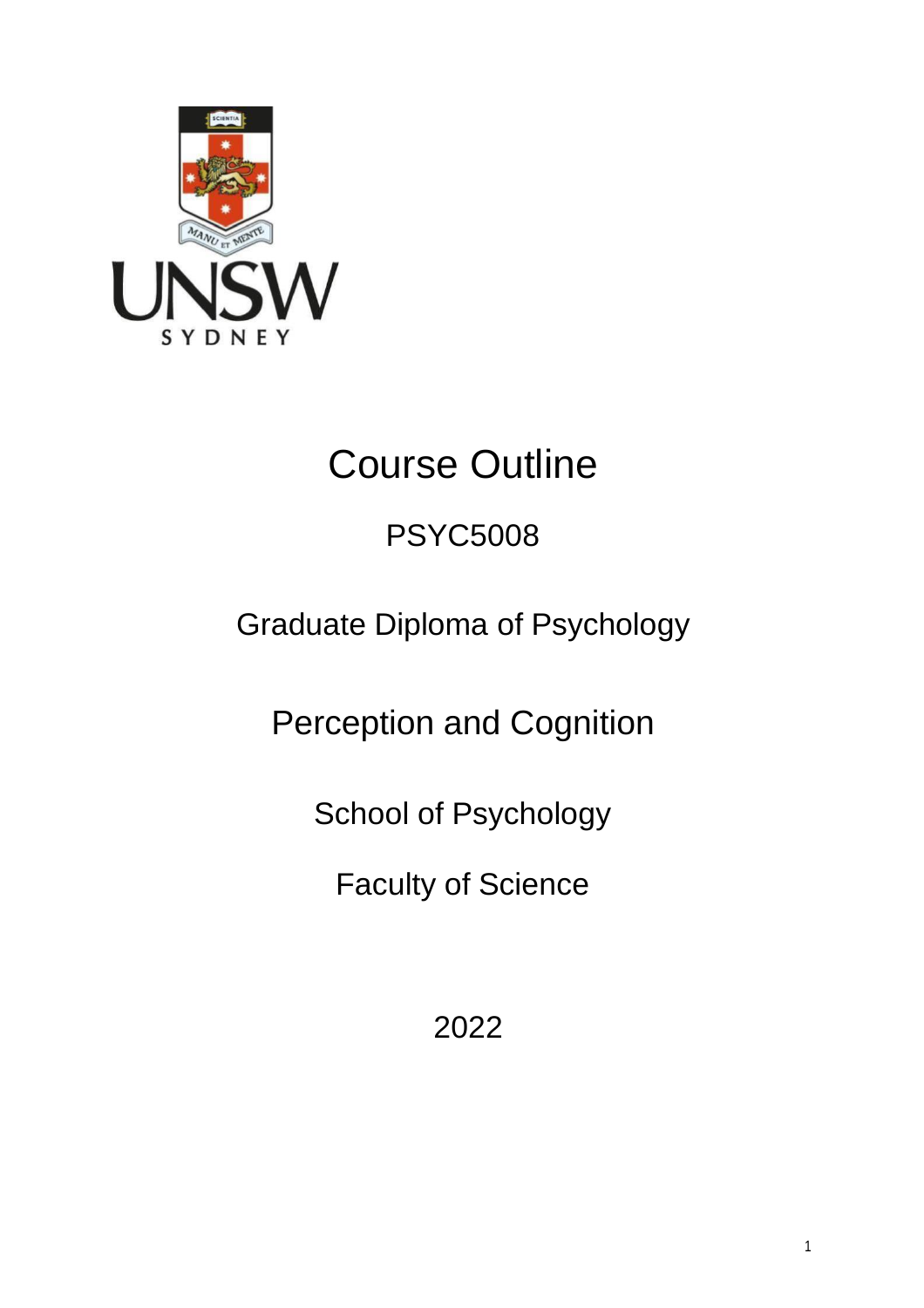## **1. Staff**

| <b>Position</b>    | <b>Name</b> | <b>Email</b> | <b>Consultation</b><br>times and<br><b>locations</b> | <b>Contact</b><br><b>Details</b> |
|--------------------|-------------|--------------|------------------------------------------------------|----------------------------------|
| Course<br>Convenor |             |              | Email                                                | Email                            |

## **2. Course information**

| Units of credit:  | 6                                                                                                                                                                                                    |
|-------------------|------------------------------------------------------------------------------------------------------------------------------------------------------------------------------------------------------|
| Pre-requisite(s): | Program Pre-requisite: Bachelor's Degree of any kind<br>(Australian Qualification standard or equivalent). PSYC5001<br>and PSYC5002 (or equivalent with advanced standing),<br>PSYC5003 and PSYC5004 |

#### **2.1 Course summary**

This course introduces students to those areas of psychology that are more closely concerned with "the mind". The fundamental principles underlying human perception and cognition introduced in the course are perceptual organisation, perception of spatial layout, perceptual learning, object recognition, memory storage and retrieval, decision making, and language. The practical program will provide an introduction to the use of psychophysical methods, experimental approaches to the study of cognitive processes, and the application of findings in society.

#### **2.2 Course aims**

This course aims to introduce students to the perceptual and cognitive processes that underlie human behaviour such as perceptual organisation, perception and spatial layout, perceptual learning, object recognition, attention, memory storage and retrieval, decision making and language. It aims to demonstrate the use of psychophysical methods, experimental approaches to the study of cognitive processes, and the application of these findings.

#### **2.3 Course learning outcomes (CLO)**

At the successful completion of this course the student should be able to:

- 1. Demonstrate an advanced knowledge and understanding of perception and cognition, with regard to major concepts, theoretical perspectives, empirical findings, and historical trends in perception, cognition information processing and language.
- 2. Demonstrate knowledge and understanding of the role of the scientific method in psychology, with a focus on perception and cognition allowing you to describe, apply and evaluate the different research methods used in thediscipline.
- 3. Demonstrate advanced critical thinking skills in the context of perception and cognition enabling you to question claims about perceptual and cognitive processes that arisefrom myth, stereotype, pseudoscience, or untested assumptions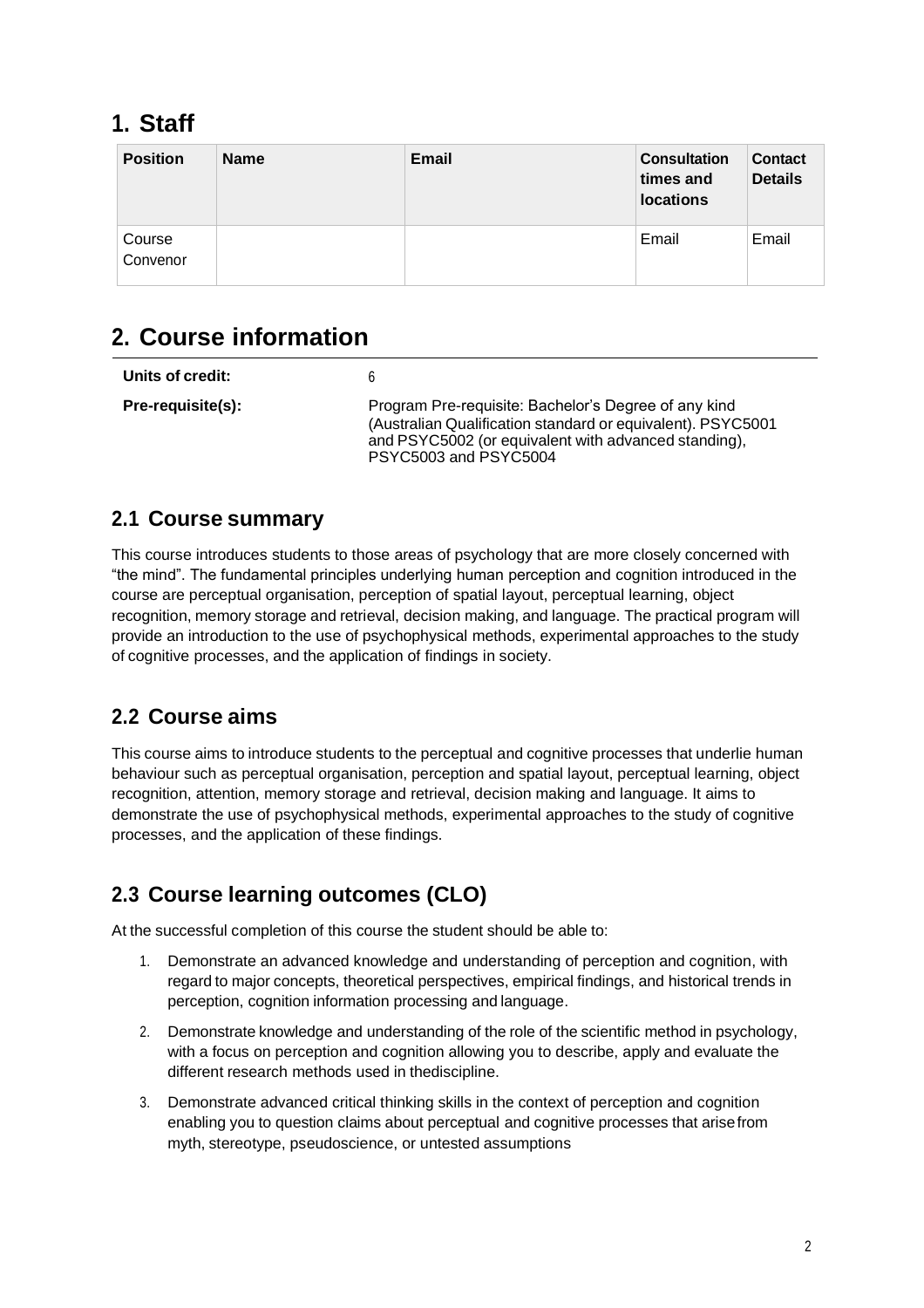- 4. Developan understanding of the values, research and professional ethics of psychology, with a focus on perception and cognition enabling you to promote evidence-based approaches to understanding and changing human behaviours.
- 5. Demonstrate effective communication skills in the area of perception and cognition, including the ability to engage in productive discussion and demonstrate effective oral communication skills in group discussions.
- 6. Develop and apply psychological principles derived from understanding perception and cognition in a broader framework, including the ability to apply psychological concepts, theories, and research findings in the area of perception and cognition to solve problems in everyday life and society.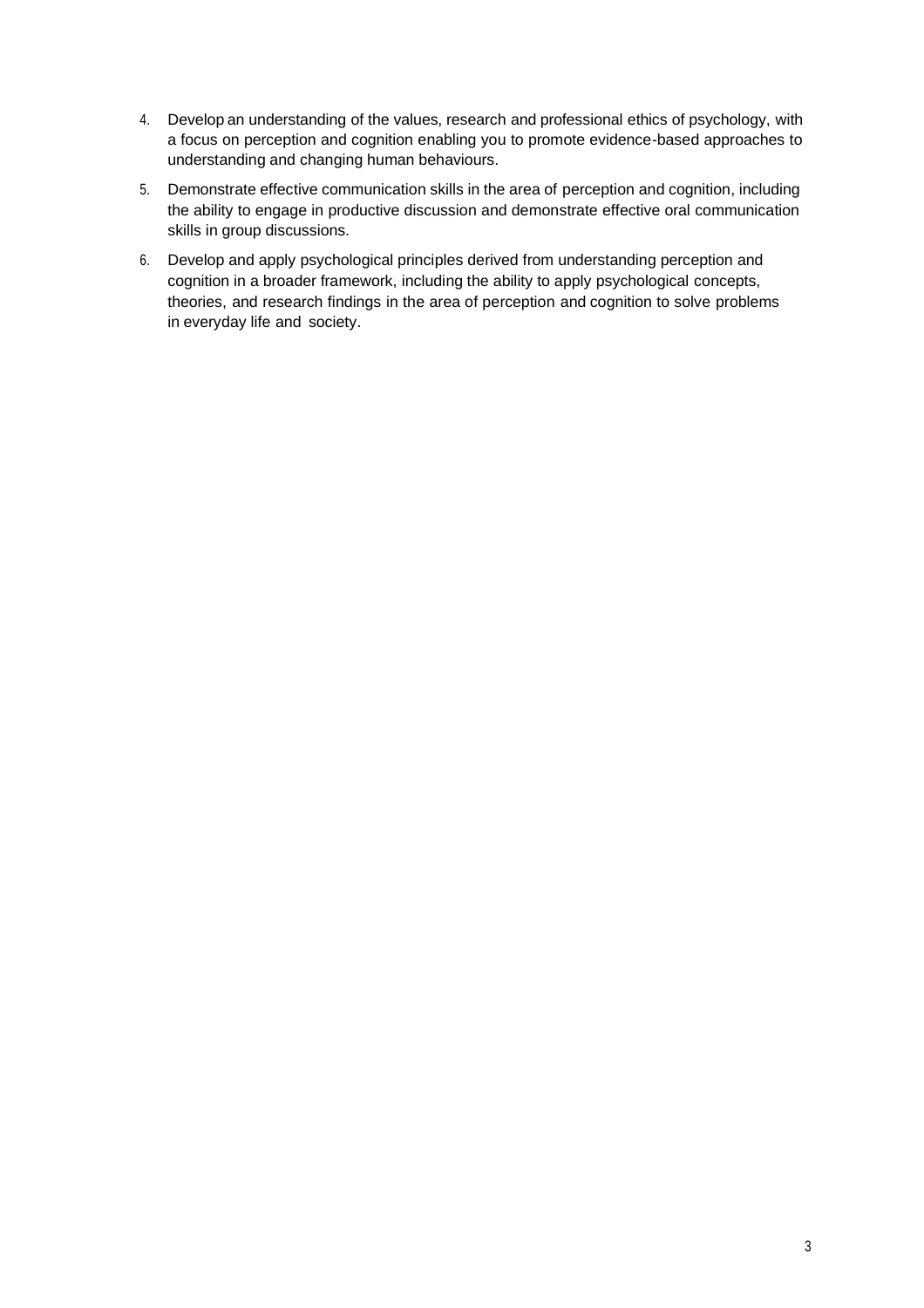|            | <b>Program Learning Outcomes</b>                                                               |                                                                        |                                                                                                |                                                   |                                                                     |                                                                      |                                                                                    |
|------------|------------------------------------------------------------------------------------------------|------------------------------------------------------------------------|------------------------------------------------------------------------------------------------|---------------------------------------------------|---------------------------------------------------------------------|----------------------------------------------------------------------|------------------------------------------------------------------------------------|
| <b>CLO</b> | 1. Knowledge                                                                                   | 2. Research<br><b>Methods</b>                                          | 3. Critical Thinking<br><b>Skills</b>                                                          | 4. Values and<br><b>Ethics</b>                    | $\overline{5}$ .<br>Communication,<br>Interpersonal and<br>Teamwork | 6. Application                                                       | <b>Assessment</b>                                                                  |
| 1.         | Lectures<br><b>Tutorials</b><br>Online activities<br>Readings<br>Formative revision<br>quizzes | <b>Tutorials</b><br>Online activities<br>Readings                      | <b>Tutorials</b><br>Online activities<br>Readings                                              |                                                   | <b>Tutorials</b><br><b>Study Group</b><br>Forum<br>Q and A forum    |                                                                      | "Secured" Quiz<br>(Week 2-6)<br><b>Literature Review</b><br>Research Report        |
| 2.         | <b>Tutorials</b><br>Online activities<br>Formative revision<br>quizzes                         | <b>Tutorials</b><br>Online activities<br>Formative revision<br>quizzes | Tutorials<br>Online activities<br>Formative revision<br>quizzes                                |                                                   | <b>Tutorials</b><br><b>Study Group</b><br>Forum<br>Q and A forum    | <b>Tutorials</b><br>Online activities<br><b>Study Group</b><br>Forum | "Secured" Quiz<br>(Week 2-6)<br><b>Literature Review</b><br>Research Report        |
| 3.         |                                                                                                |                                                                        | Lectures<br><b>Tutorials</b><br>Online activities<br>Readings<br>Formative revision<br>quizzes | <b>Tutorials</b><br>Online activities<br>Readings |                                                                     | <b>Tutorials</b><br><b>Study Group</b><br>Forum                      | "Secured" Quiz<br>(Week 2-6)<br><b>Literature Review</b><br><b>Research Report</b> |

## **2.4 Relationship between course and program learning outcomes and assessments**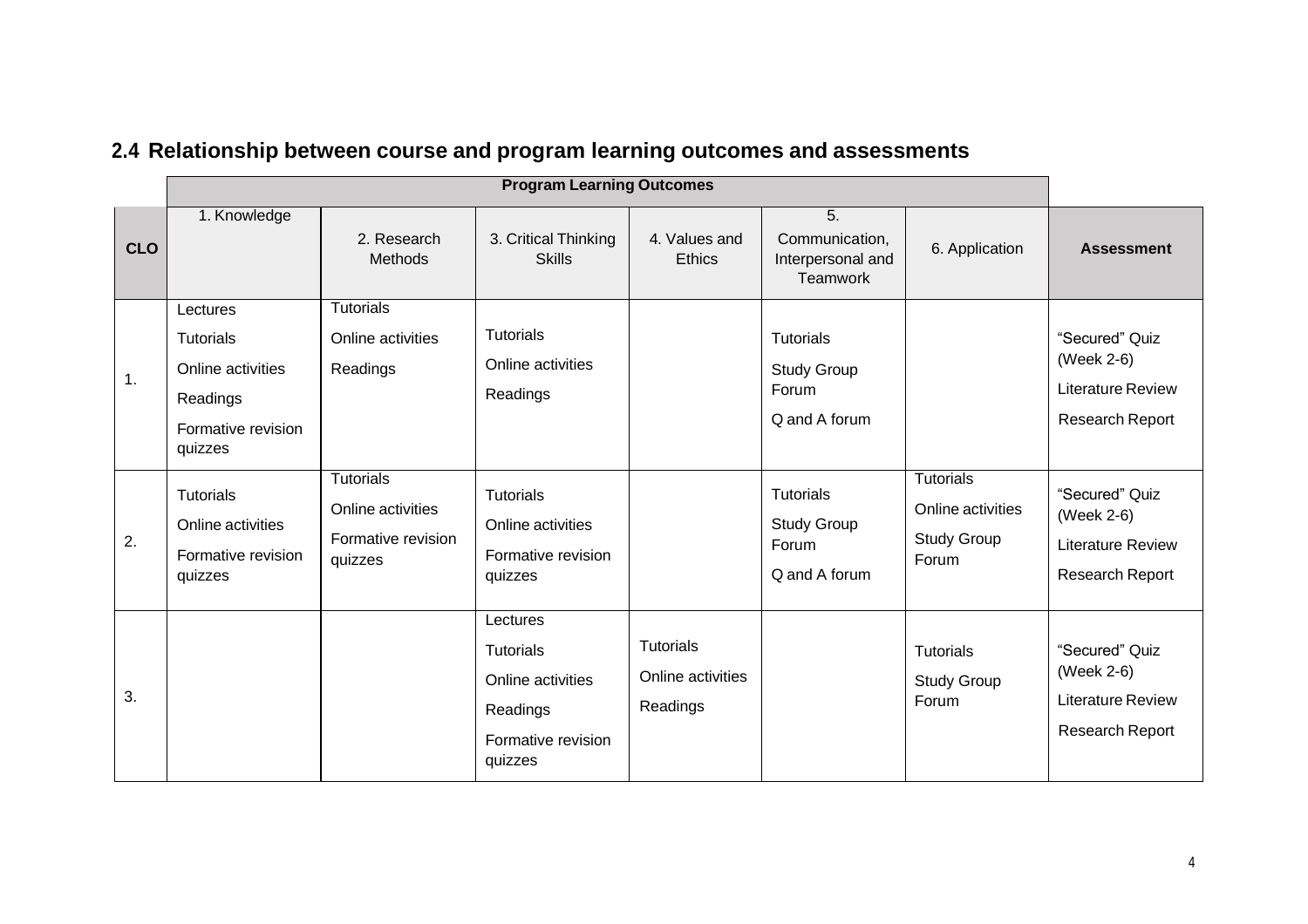| 4. | <b>Tutorials</b><br>Online activities<br>Readings<br>Formative revision<br>quizzes | <b>Tutorials</b><br>Online activities<br>Readings                                  | Lectures<br>Tutorials<br>Online activities<br>Readings<br>Formative<br>revision quizzes | <b>Tutorials</b><br><b>Study Group</b><br>Forum<br>Q and A forum | Tutorials<br>Online activities<br>Study Group<br>Forum                                  | "Secured" Quiz<br>(Week 2-6)<br><b>Literature Review</b><br>Research Report |
|----|------------------------------------------------------------------------------------|------------------------------------------------------------------------------------|-----------------------------------------------------------------------------------------|------------------------------------------------------------------|-----------------------------------------------------------------------------------------|-----------------------------------------------------------------------------|
| 5. |                                                                                    |                                                                                    |                                                                                         | <b>Tutorials</b><br><b>Study Group</b><br>Forum<br>Q and A forum |                                                                                         | <b>Literature Review</b><br>Research Report                                 |
| 6. | <b>Tutorials</b><br>Online activities<br>Readings<br>Formative revision<br>quizzes | <b>Tutorials</b><br>Online activities<br>Readings<br>Formative revision<br>quizzes |                                                                                         |                                                                  | Lectures<br>Tutorials<br>Online activities<br>Readings<br>Formative<br>revision quizzes | "Secured" Quiz<br>(Week 2-6)<br><b>Literature Review</b><br>Research Report |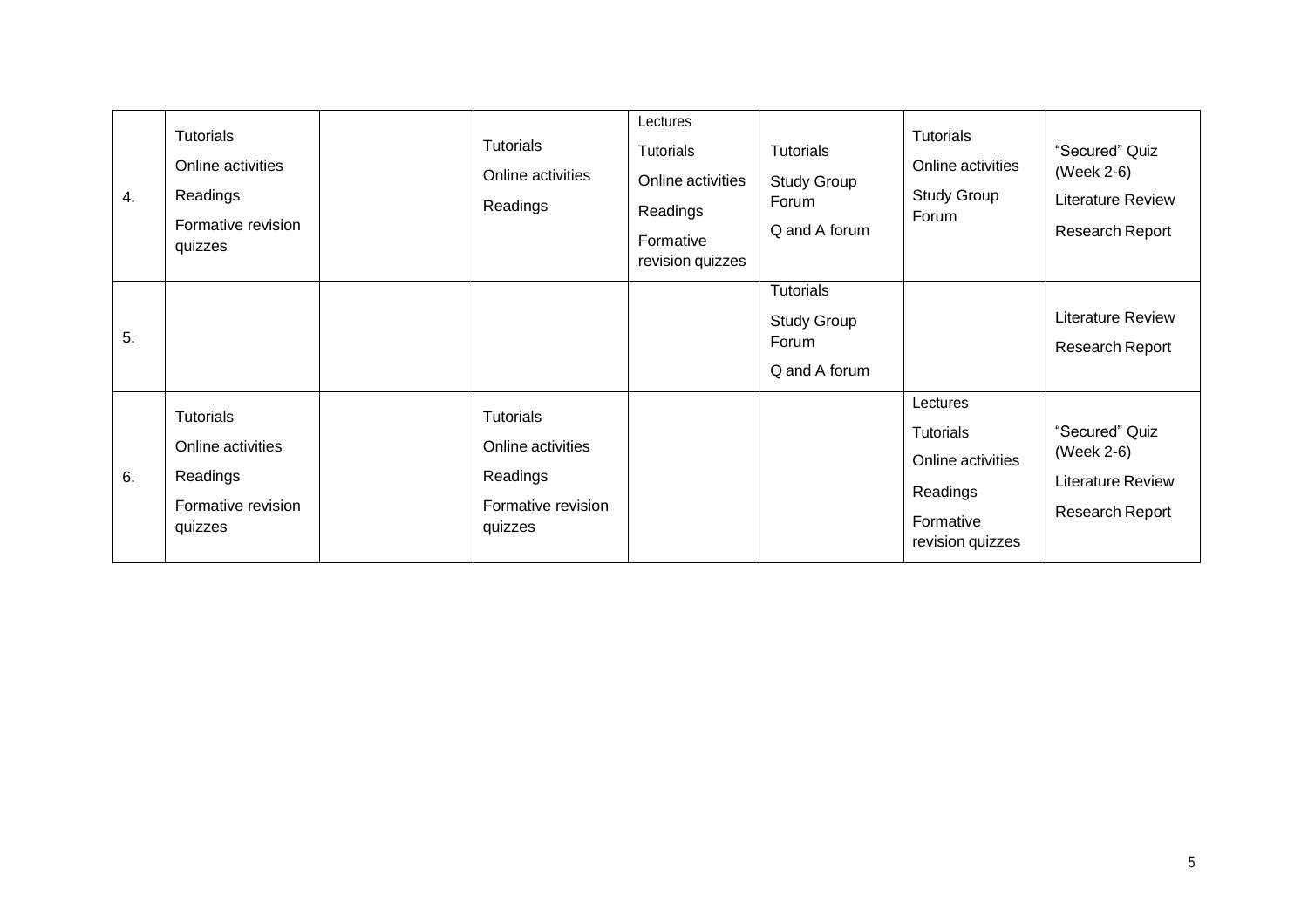## **3. Strategies and approaches to learning**

#### **3.1 Learning and teaching activities**

This is a fully online course, all materials, lectures and tutorials are delivered through Moodle.

The course web page is available through the e-learning Moodle site: [https://moodle.telt.unsw.edu.au/login/index.php.](https://moodle.telt.unsw.edu.au/login/index.php) Login with your student number and password, and follow the links to the PSYC page.

The course will be delivered over six weeks, covering six major topic areas. The major topics will be delivered in Weeks 1 to 6, with a new topic presented each week. Students are expected to engage with all materials delivered each week. There will be a combination of formative and summative assessments throughout the course. The expected level of engagement is 18-19 hours per week, including preparation for the "secured" quizzes and written assessments.

Each week students can expect the following:

**Lectures** will be digitally recorded. Links to the lecture recordings will be available on the course web page. Lecture slides will be also available on the Moodle course page. This will be broken down into 5- 6 lectures covering the main concepts for each sub-topic of the week

**Online Tutorials** will be held in weeks 1-6. There are six (6), two (2) hour tutorials delivered through Blackboard Collaborate on the Moodle course page each week. All tutorials will be live streamed for synchronous participation and recorded for asynchronous participation, should a student be unable to join the synchronous tutorial at the designated time. Students will be able access the recorded tutorials, including a transcript of tutor and student contributions, for the remainder of the course. Tutorial discussions are based on lecture content and readings. In order to participate in class discussions, you will need to prepare for tutorials by reviewing the available materials.

**Online activities:** Each week there will be a range of online activities, including formative revision quizzes, interactive learning modules using a range of adaptive learning platforms, and video annotation tools (students will watch a video and then comment using the tool). These activities will allow students to explore the topics of the week in greater depth and provide formative assessment for the students and revision opportunities.

**Readings:** There will be assigned readings each week that cover the major topic of the week. Students will need to read the scientific journal articles in order to prepare for the online tutorials

**The Study Group Forum** connects students in the course to encourage discussion of weekly content, revision, or topics of interest with each other. Regular engagement in the Study Group Forum will help students gain an understanding of the material, critique the contributions of fellow students, and help develop written communication skills.

**The Q and A Discussion Forum** provides students with an opportunity to question and clarify the concepts and ideas mentioned in the lectures. Students are strongly encouraged to engage with this forum by posting questions or comments, and reading, answering, or replying to other student's posts to enhance understanding of the content, critical thinking, and written communication skills.

Formative topic revision quizzes are available for students that provide an opportunity to evaluate understanding of course material on a weekly basis. Timely completion of the weekly quizzes will assist students in gaining a proper understanding of each topic so that this knowledge can be built on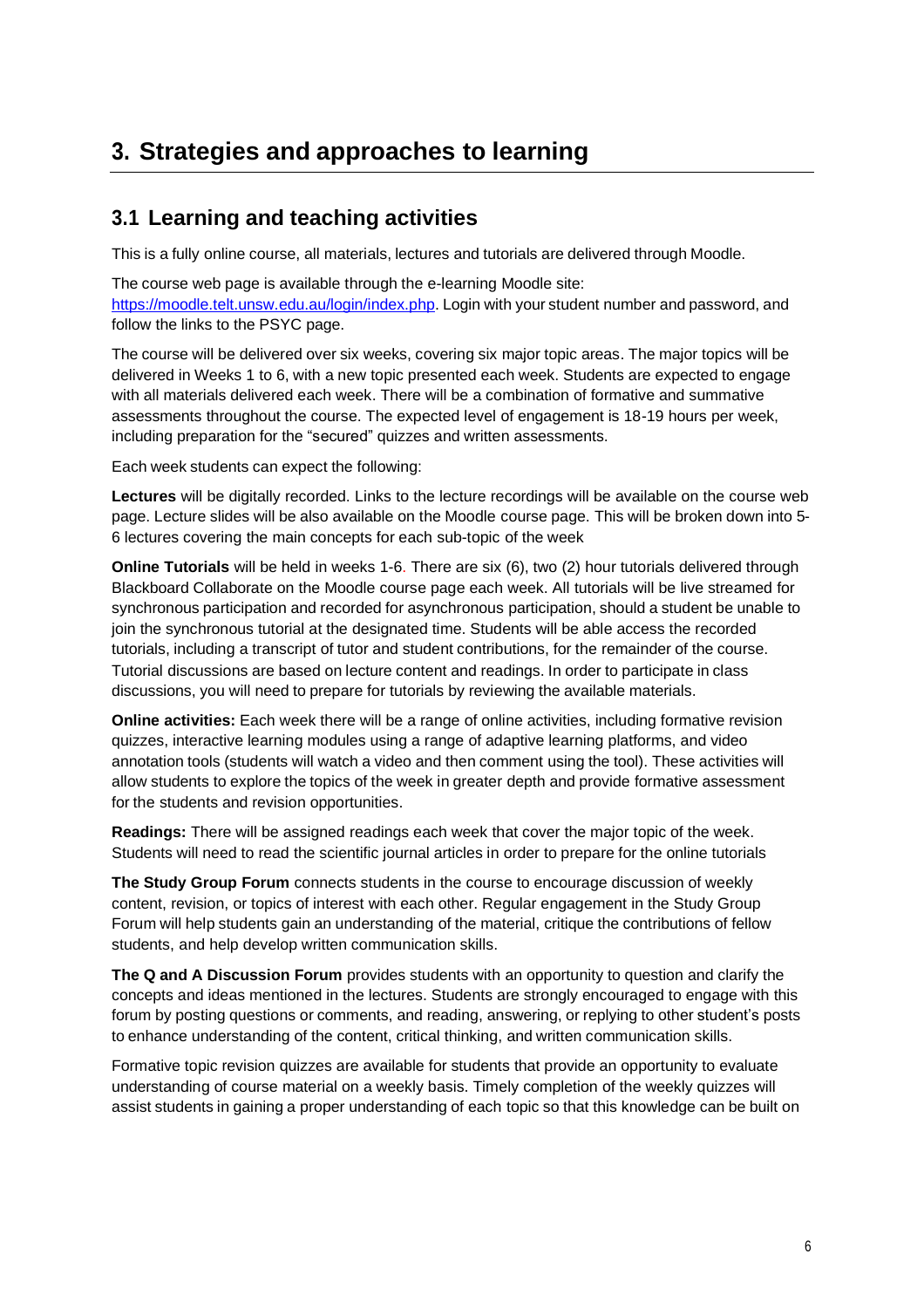in future content. The formative revision quizzes will be available through the MindTap section available on the Moodle course page. **NB: These formative quizzes do not contribute to the student's final grade and are not to be confused with the "secured weekly quizzes"**.

#### **3.2 Expectations of students**

Moodle contains lectures, tutorials, content topic materials, assessment materials, and any updated information. You are expected to check Moodle regularly. You are also expected to regularly check your UNSW email. All news updates and announcements will be made on the 'Announcements' forum on the Moodle page and/or by email. It is the student's responsibility to check Moodle and their student emails regularly to keep up to date.

Given that the course content and all assessable components are delivered online, it is the responsibility of the student to ensure that they have access to a computer with a stable internet connection and a browser capable of handling the features of the Moodle eLearning website and any of its content. There will be no special consideration granted due to internet connection or computer issues arising from personal technical issues. If an internet disconnection takes place during an assessment/exam, there will be no way of changing a mark and these will be allocated according to the progress that was saved. To help students establish whether or not their computer/internet access is suitable for the online exam/s, a test quiz is available. This quiz will not contribute to final marks and will be able to be completed multiple times in order to test computer/internet connection prior to assessments/exams.

NOTE: THIS COURSE REQUIRES SIGNIFICANT WEEKLY ASSESSABLE ENGAGEMENT THROUGH MOODLE. Students are expected to engage with all materials delivered each week. There will be a combination of formative and summative assessments throughout the course. **The expected level of engagement is on average 18-19 hours per week** (in the 6-week term). Average engagement levels are as follows (a) **2-2.5 hours** of engagement with the lecture content (5-6 lectures per week); (b) Tutorial attendance, **3 hours** per week including preparation for the tutorial discussion.Note we recommend that you complete the synchronous tutorial, however completion of the recordedasynchronous tutorial will also be accepted; (c) **4.5 hours** to complete the assigned activities, including revision modules; (d) **4.5 hours** to complete the assigned weekly readings, there will be readings each week that accompany the content for each lecture topic; (e) **4-5 hours** to complete theweekly assessments (secured quizzes) and prepare for the major assessments.

*Under no circumstances will employment be accepted as an excuse not to meet expectations for class participation or assessments.* Remember, the term times are very short, so it is your responsibility to ensure that you do not fall behind with the ongoing assessment demands of the course.

Tutorial Attendance: Attendance and participation in tutorials is compulsory, and a register will be recorded at the beginning of each tutorial. All tutorials will be delivered in an online mode, through Blackboard Collaborate, given that this is a fully online course, it is understood that some students may be unavailable at the designated live tutorial time. Therefore, students will be required to participate in the tutorial in either a synchronous (as the tutorial is streamed live) or asynchronous (a recorded version of the tutorial). Students that are only able to access the tutorials in an asynchronous manner will be required to submit their contribution to 2-3 short questions to the tutorial forum in order to provide evidence of participation in the tutorial session.

NB: Engagement with online tutorials and timely completion of asynchronous online tutorials is essential in accordance with UNSW Assessment Implementation Procedure.

It is expected that students are aware of UNSW Assessment policy and understand how to apply for special consideration within the framework of the Graduate Diploma Special consideration policies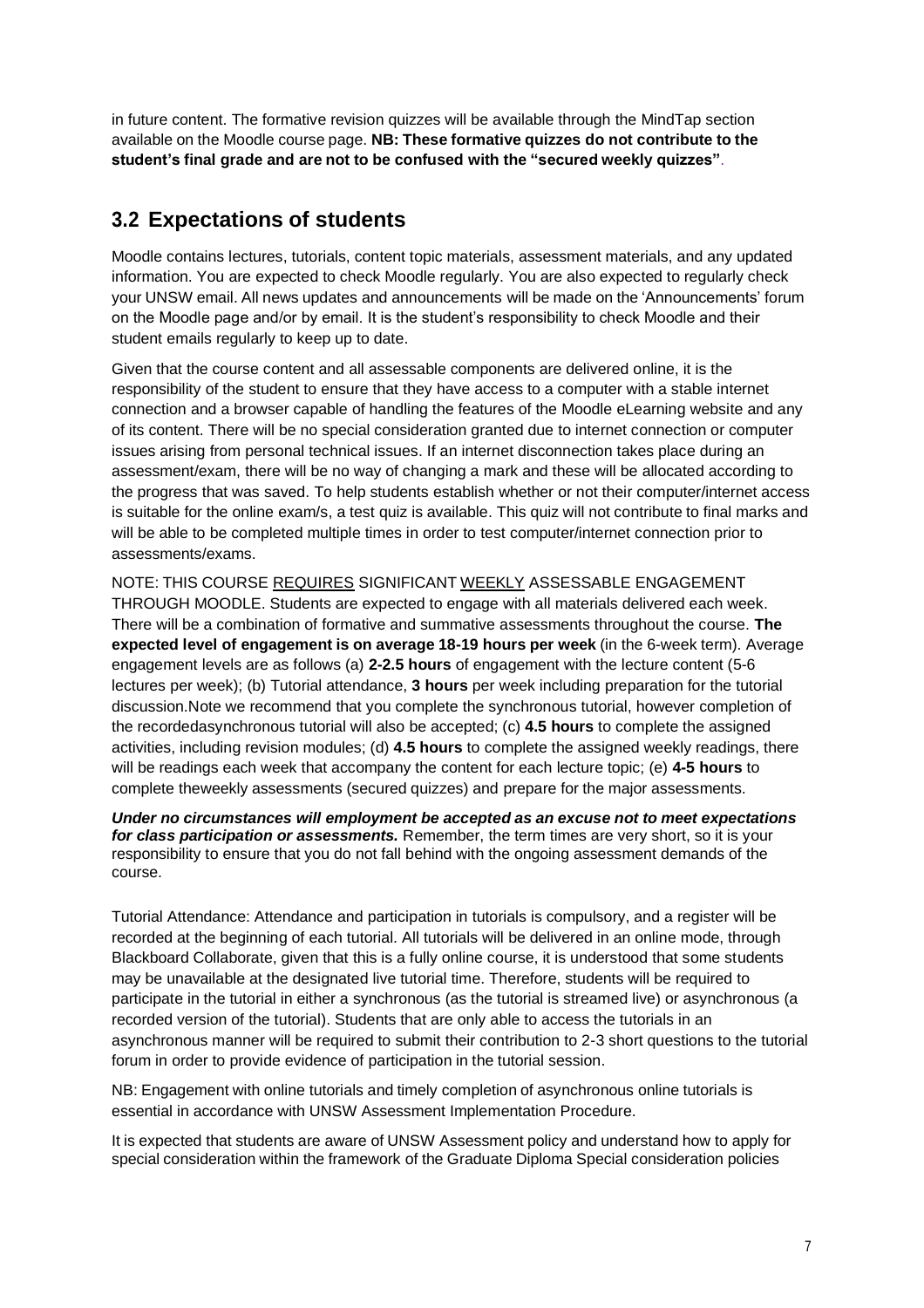and procedures if they are unable to complete an assignment/exam due to illness and/or misadventure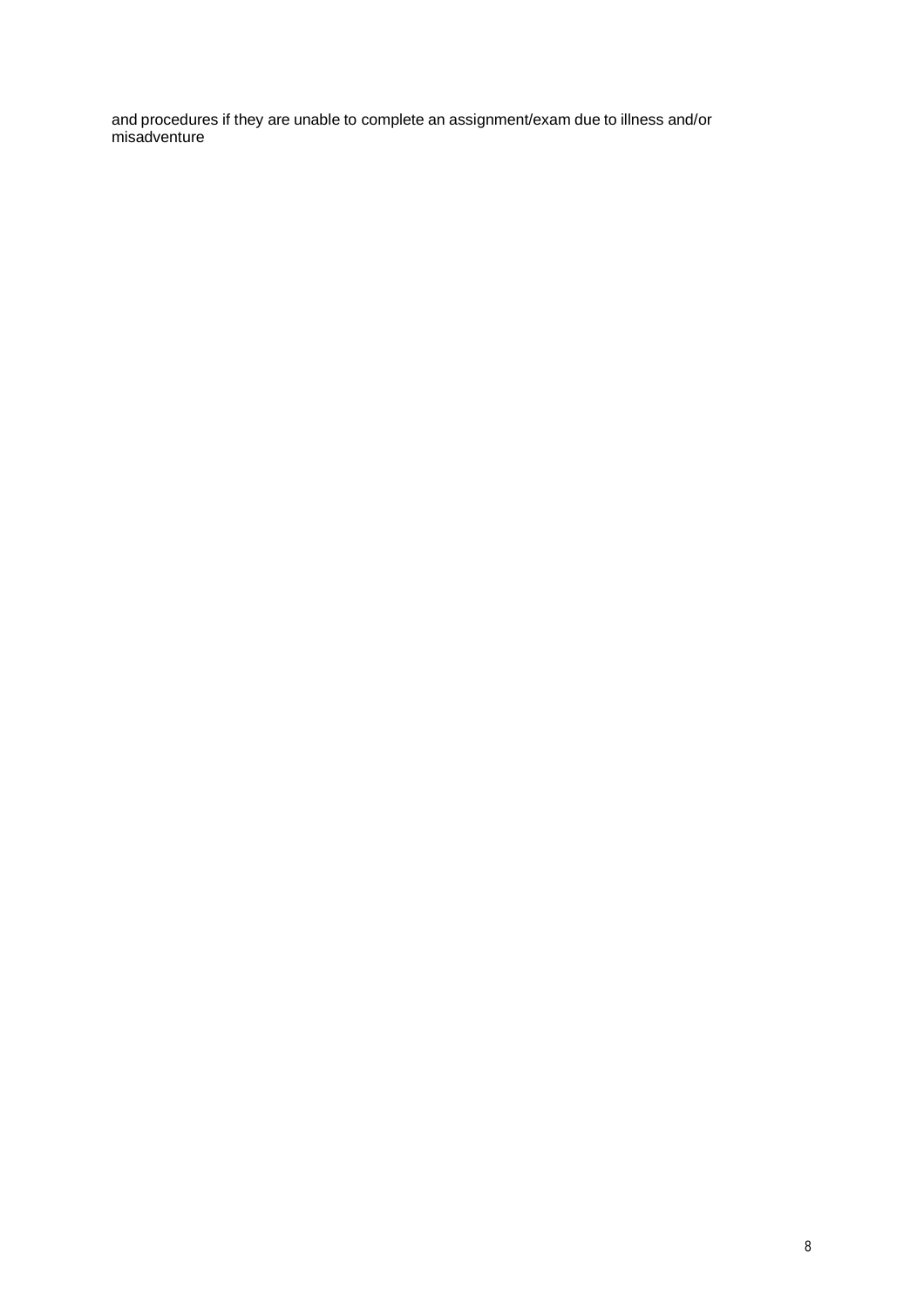#### **4. Course schedule and structure**

Each week this course typically consists of 2-2.5 hours of lecture material, 2 hours of face to face tutorials, and 4.5 hours of online activities. Students are expected to take an additional 5-6 hours each week of self-determined study to complete assessments, readings, and exam preparation

| <b>Week</b>       | Lecture topic/s                                                                                                                                                                                                     | <b>Tutorial/lab topics</b>                                                                                                                                                                                                                                                                                                                                                                      | <b>Online modules</b>                                        | Self-determined<br><b>activities</b>                                                                           |
|-------------------|---------------------------------------------------------------------------------------------------------------------------------------------------------------------------------------------------------------------|-------------------------------------------------------------------------------------------------------------------------------------------------------------------------------------------------------------------------------------------------------------------------------------------------------------------------------------------------------------------------------------------------|--------------------------------------------------------------|----------------------------------------------------------------------------------------------------------------|
| Week <sub>1</sub> | <b>Visual perception</b><br>Lecture 1 and 2: Monocular cues<br>and stereopsis<br>Lecture 3 and 4: Cue combination<br>and sensing motion<br>Lecture 5 and 6: High level motion<br>and visual-vestibular interactions | Online tutorial discussion based on<br>lectures and readings. Students will<br>discuss the processes involved in<br>perception of distance and motion.                                                                                                                                                                                                                                          | Online activities based on lectures and<br>assigned readings | Formative revision<br>quizzes<br>Additional textbook<br>readings<br>Additional textbook<br>resources (Mindtap) |
| Week 2            | <b>Visual perception</b><br>Lecture 1 and 2: Why do things look<br>as they do?<br>Lecture 3 and 4: Visual codingand<br>natural environment<br>Lecture 5 and 6: Adaptation and<br>perceptual plasticity              | Online tutorial discussion based on<br>lectures and readings. Students will<br>discuss language comprehension<br>and production. Starting from a<br>detailed overview of the basic<br>components of words and<br>sentences, the content of the<br>module will progress towards<br>explaining complex processes<br>involved in speech perception and<br>language comprehension and<br>production | Online activities based on lectures and<br>assigned readings | Formative revision<br>quizzes<br>Additional textbook<br>readings<br>Additional textbook<br>resources (Mindtap) |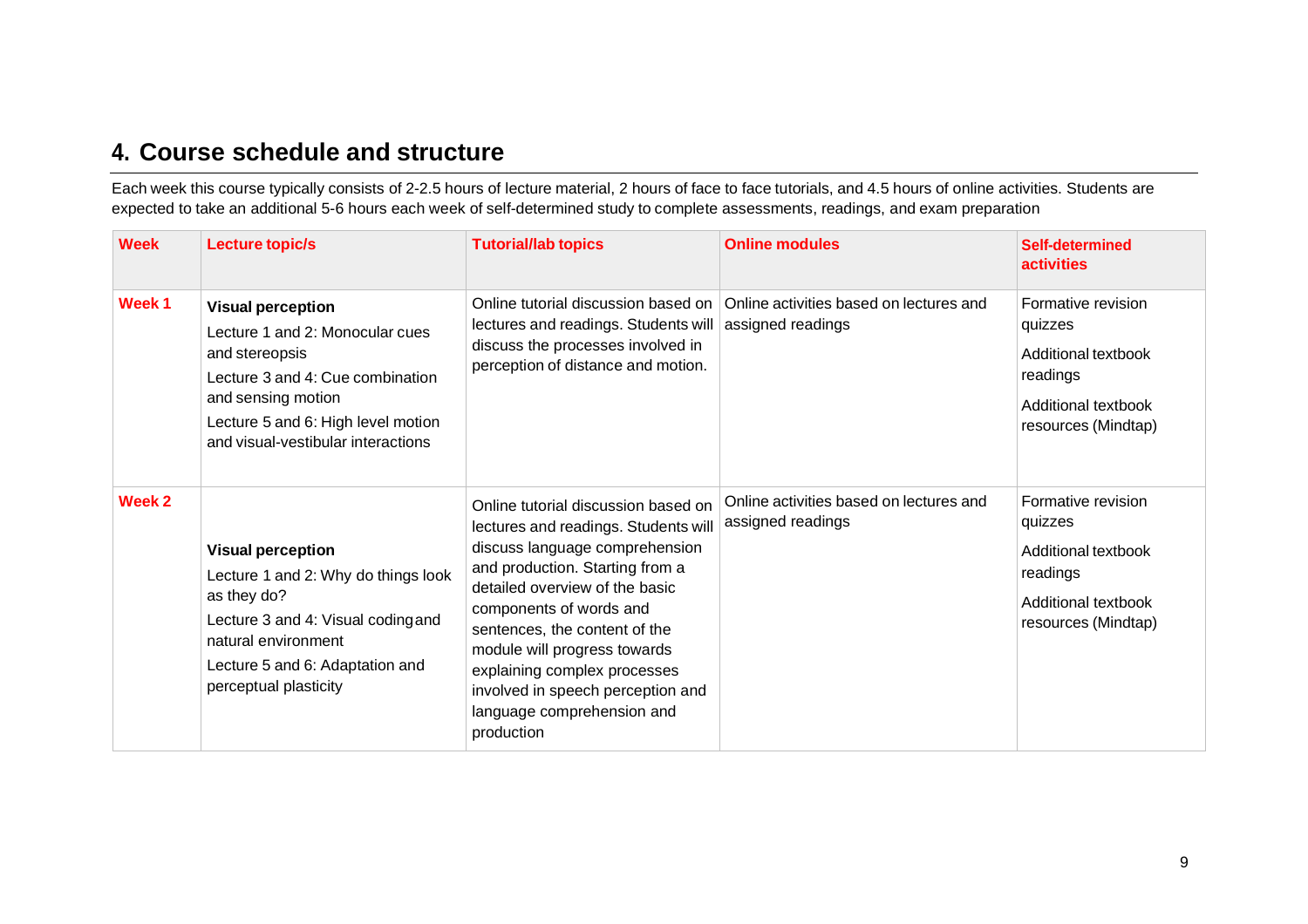| Week 3            | Approaches to human cognition<br>and attention<br>Lecture 1 and 2: Cognitive<br>psychology: Studying the mind<br>Lecture 3 and 4: Attention<br>Lecture 5 and 6: Similarity | Online tutorial discussion based on<br>lectures and readings. Students will<br>discuss the fundamentals of human<br>cognition, using the evidence from<br>behavioural research as well as<br>evidence obtained from research<br>on brain and behaviour. The<br>students will also learn about<br>attention and the factors that<br>influence our ability to process<br>information. | Online activities based on lectures and<br>assigned readings | Formative revision<br>quizzes<br>Additional textbook<br>readings<br><b>Additional textbook</b><br>resources (Mindtap) |
|-------------------|----------------------------------------------------------------------------------------------------------------------------------------------------------------------------|-------------------------------------------------------------------------------------------------------------------------------------------------------------------------------------------------------------------------------------------------------------------------------------------------------------------------------------------------------------------------------------|--------------------------------------------------------------|-----------------------------------------------------------------------------------------------------------------------|
| Week 4            | <b>Memory</b><br>Lecture 1 and 2: Learning, memory<br>and forgetting<br>Lecture 3 and 4: Long-term memory<br>systems<br>Lecture 5 and 6: Everyday memory                   | Online tutorial discussion based on<br>lectures and readings. Students will<br>discuss the memory models,<br>memory processes and research<br>methods used in research on<br>memory.                                                                                                                                                                                                | Online activities based on lectures and<br>assigned readings | Formative revision<br>quizzes<br>Additional textbook<br>readings<br><b>Additional textbook</b><br>resources (Mindtap) |
| Week <sub>5</sub> | <b>Decision making</b><br>Lecture 1 and 2: Judgment<br>Lecture 3 and 4: Decision making<br>Lecture 5 and 6: Decision making                                                | Online tutorial discussion based on<br>lectures and readings. Students will<br>discuss the higher-level cognitive<br>processes involved in judgment<br>and decision-making, focusing on<br>processes, errors and biases<br>involved in judgment and decision<br>making.                                                                                                             | Online activities based on lectures and<br>assigned readings | Formative revision<br>quizzes<br>Additional textbook<br>readings<br><b>Additional textbook</b><br>resources (Mindtap) |
|                   |                                                                                                                                                                            |                                                                                                                                                                                                                                                                                                                                                                                     |                                                              |                                                                                                                       |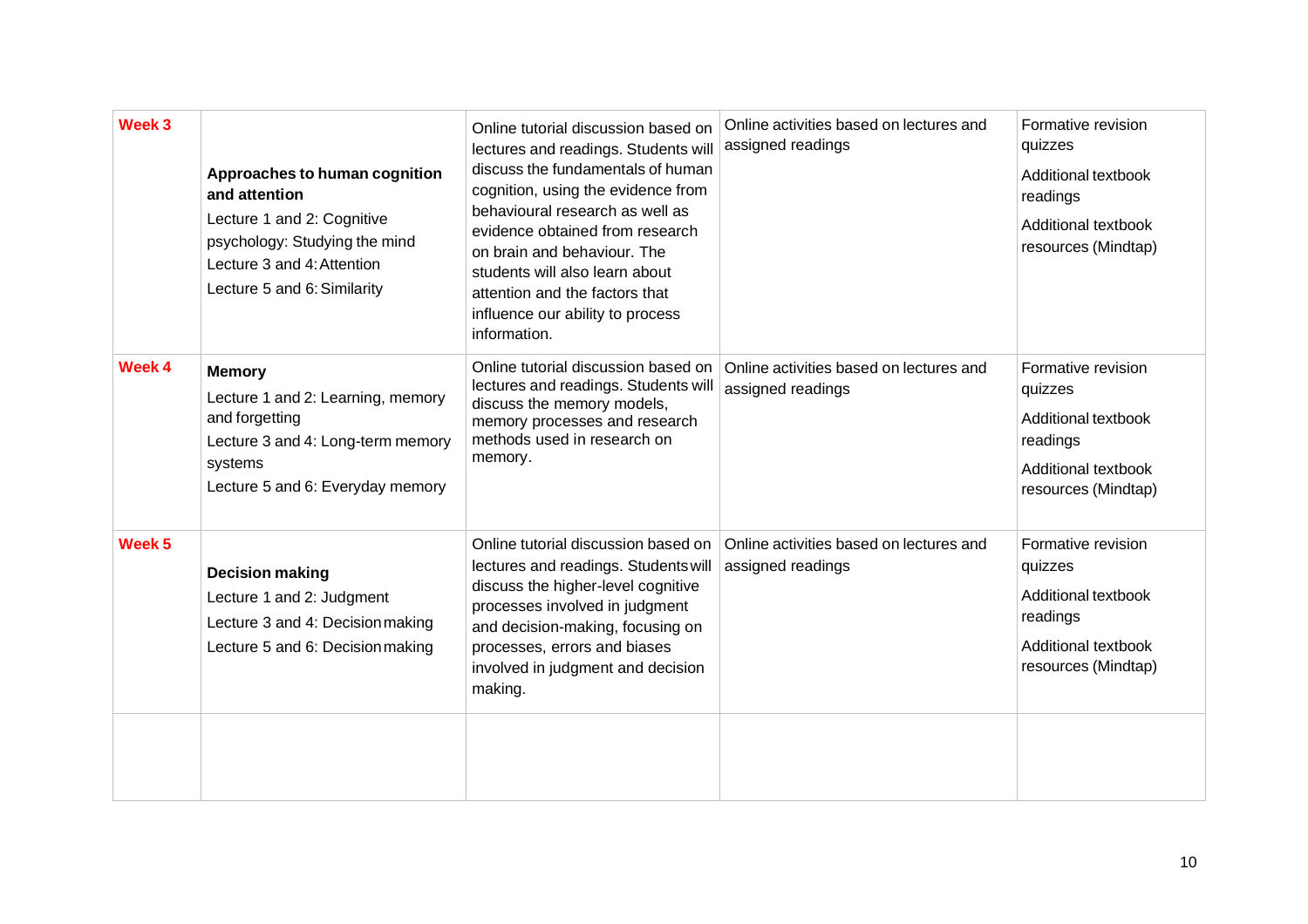| Week 6 | Language<br>Lecture 1 and 2: Speech perception<br>Lecture 3 and 4: Language<br>comprehension and reading<br>Lecture 5 and 6: Language<br>production | lectures and readings. Students will assigned readings<br>discuss process involved in speech<br>perception and production, reading,<br>and language comprehension. | Online tutorial discussion based on Online activities based on lectures and | Formative revision<br>quizzes<br>Additional textbook<br>readings<br>Additional textbook<br>resources (Mindtap) |
|--------|-----------------------------------------------------------------------------------------------------------------------------------------------------|--------------------------------------------------------------------------------------------------------------------------------------------------------------------|-----------------------------------------------------------------------------|----------------------------------------------------------------------------------------------------------------|
|--------|-----------------------------------------------------------------------------------------------------------------------------------------------------|--------------------------------------------------------------------------------------------------------------------------------------------------------------------|-----------------------------------------------------------------------------|----------------------------------------------------------------------------------------------------------------|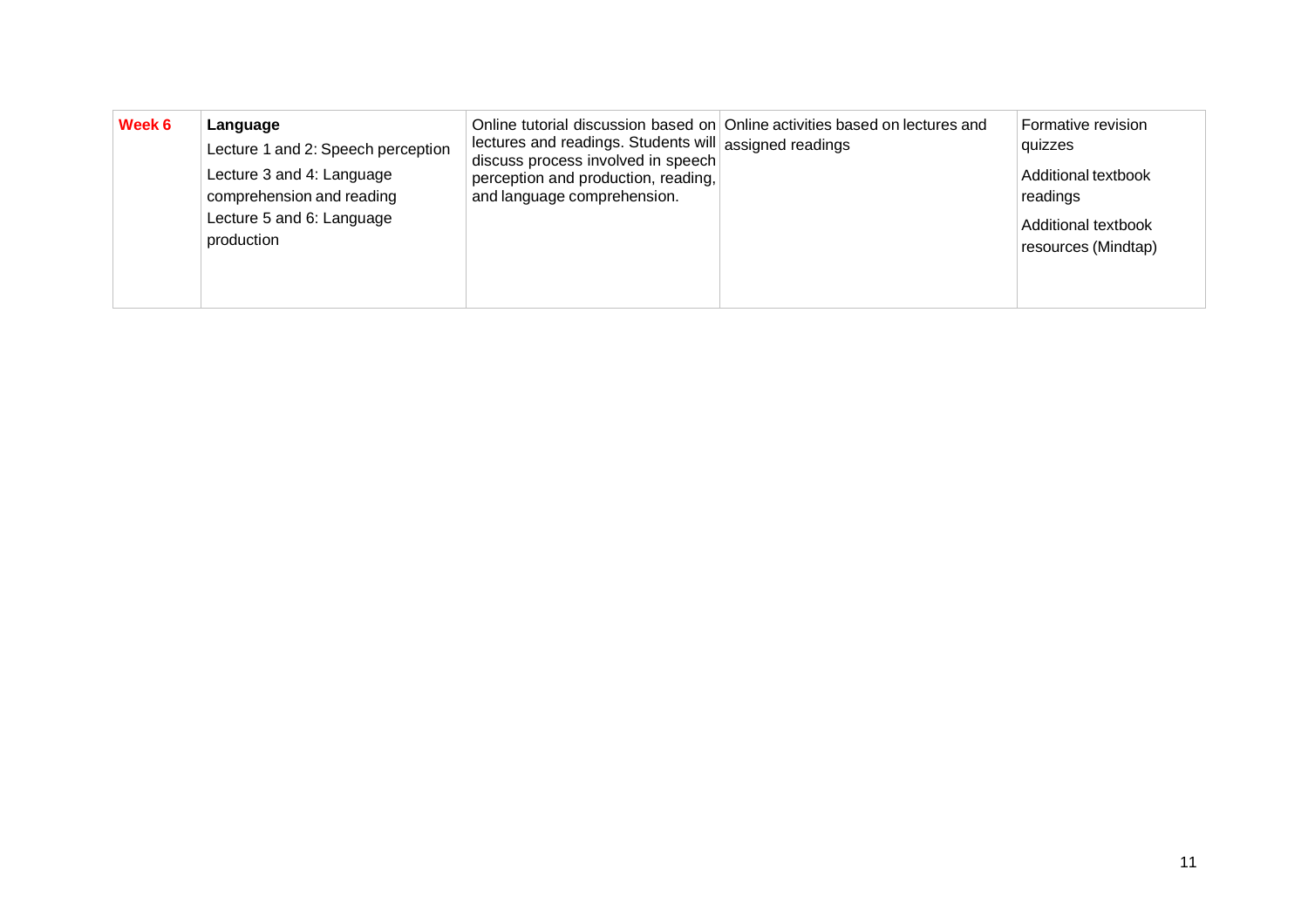#### **5. Assessment**

#### **5.1 Assessment tasks**

All assessments in this course have been designed and implemented in accordance with UNSW Assessment Policy.

| Assessment task                                    | Length                          | Weight | <b>Mark</b> | Due date (normally<br>midnight on due<br>date)           |
|----------------------------------------------------|---------------------------------|--------|-------------|----------------------------------------------------------|
| <b>Assessment 1: "Secured" Quiz</b><br>(5 quizzes) | 20 MCQ<br>questions per<br>quiz | 20%    | 20          | Sunday 11:59pm<br>week of release<br>(Weeks 1,2,3,4,5,6) |
| <b>Assessment 2: Literature review</b>             | $1000$ words                    | 30%    | 100         | Sunday Week 3                                            |
| <b>Assessment 3: Research</b><br>Report            | $2000$ words                    | 50%    | 100         | Sunday Week 6                                            |

**Assessment 1:** "Secured" Quizzes (cumulative assessment): Students will be required to complete 5 quizzes under official exam conditions. These quizzes will cover the content of the **lectures and readings**. The quizzes will be held in weeks 1-6 and will cover content presented in the previous week. The "Secured" quizzes form part of a cumulative assessment. Each Quiz will include 20 multiple choice questions.

**Assessment 2: Literature review:** Students will be required to complete a literature review on an assigned topic. This will be directly linked with the experimental data provided in assessment 2. This will provide students with the opportunity to submit a draft introduction for the research report and receive feedback prior to submission of assessment 2

**Assessment 3: Research Report:** Students will be provided with the data collected from an online experiment in order to write a full research report. In the report they will have to describe the experimental procedure and data analysis method, to present the results of their analysis and to interpret the results within an appropriate theoretical framework and in the light of previous research.

**UNSW grading system:** <https://student.unsw.edu.au/grades>

**UNSW assessment policy:** <https://student.unsw.edu.au/assessment>

#### **5.2 Assessment criteria and standards**

Further details and marking criteria for each assessment will be provided to students closer to the assessment release date (see 4.1: UNSW Assessment Design Procedure).

#### **5.3 Submission of assessment tasks**

**Written assessments:** In accordance with UNSW Assessment Policy written pieces of assessment must be submitted online via Turnitin. No paper or emailed copies will be accepted.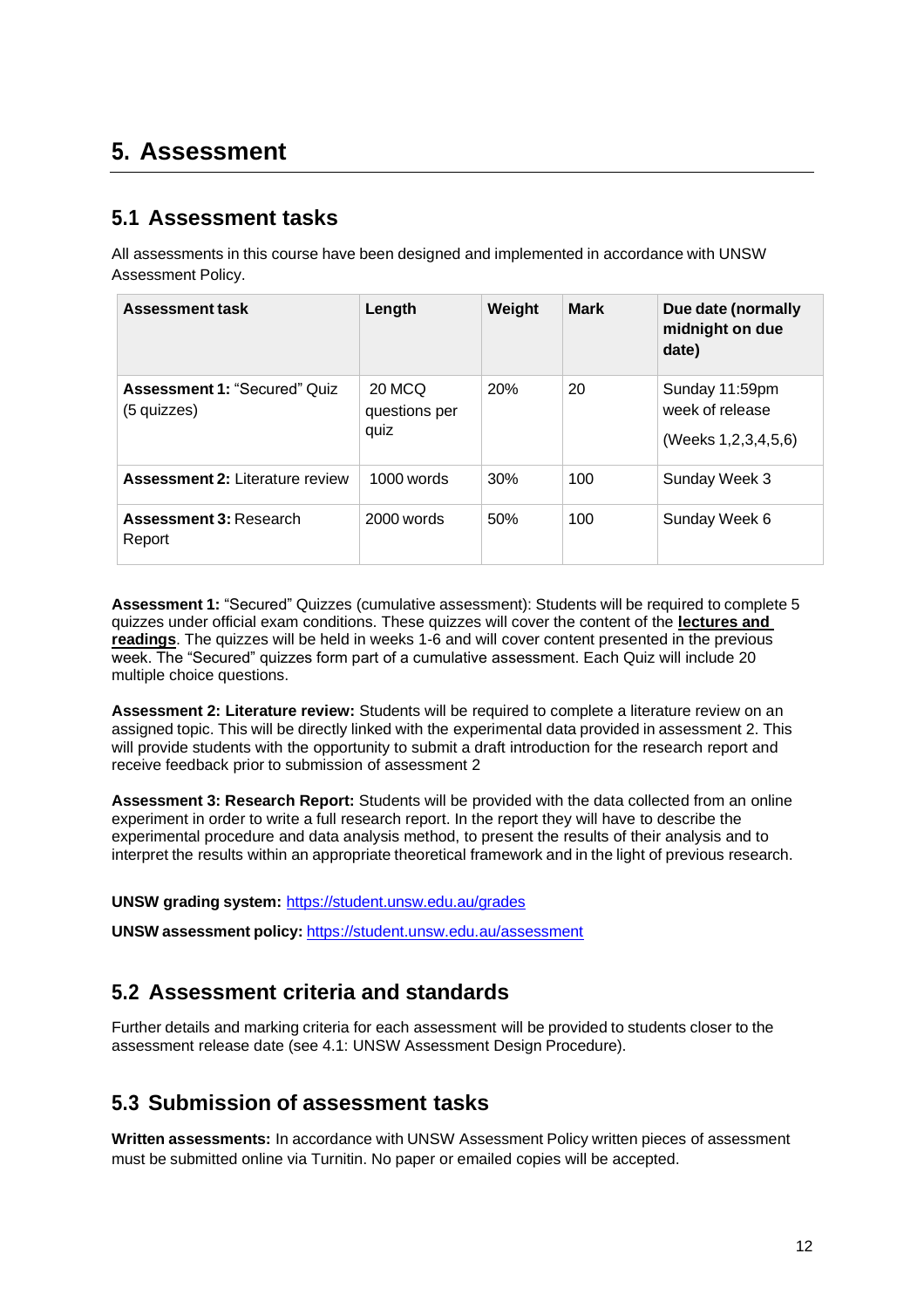**Late penalties**: deduction of marks for late submissions will be in accordance with School policy (see: [Psychology](https://moodle.telt.unsw.edu.au/mod/resource/view.php?id=1630526) Student Guide).

**Special Consideration:** Students who are unable to complete an assessment task by the assigned due date can apply for special consideration. Special consideration applications must be submitted to Student Central within 3 working days of the assessment due date along with a physical copy of the supporting documentation. Students who have experienced significant illness or misadventure during the assessment period may be eligible. Only circumstances deemed to be outside of the student's control are eligible for special consideration (see - https://student.unsw.edu.au/special-consideration). In the case of take-home assessment tasks, misadventure must occur for at least 3 consecutive days during the assessment period. If approved, students may be given an extended due date to complete take-home assessments, or an alternative assessment may be set.

**Alternative assessments**: will be subject to approval and implemented in accordance with UNSW Assessment Implementation Procedure.

**Supplementary examinations:** There will be no supplementary examinations available due to the intensive nature of the course. Please refer to the Graduate Diploma Student Guide for policies and procedures relating to misadventure.

#### **5.4. Feedback on assessment**

Feedback on all pieces of assessment in this course will be provided in accordance with UNSW Assessment Policy.

| <b>Assessment</b>                           | When                                   | Who                | Where  | How    |
|---------------------------------------------|----------------------------------------|--------------------|--------|--------|
| Assessment 1: "Secured"<br>Quiz (5 quizzes) | Monday<br>following quiz<br>submission | Course<br>convenor | Online | Moodle |
| Literature Review                           | After 10<br>working days               | Course<br>convenor | Online | Moodle |
| Research report                             | After 10<br>working days               | Course<br>convenor | Online | Moodle |

## **6. Academic integrity, referencing and plagiarism**

The APA (7<sup>th</sup> edition) referencing style is to be adopted in this course. Students should consult the publication manual itself (rather than third party interpretations of it) in order to properly adhere to APA style conventions. Students do not need to purchase a copy of the manual, it is available in the library or online.

**Referencing** is a way of acknowledging the sources of information that you use to research your [assignments.](http://www.apastyle.org/manual/index.aspx) You need to provide a reference whenever you draw on someone else's words, ideas or research. Not referencing other people's work can constitute plagiarism.

Further information about referencing styles can be located at https://student.unsw.edu.au/referencing

**Academic integrity** is fundamental to success at university. Academic integrity can be defined as a commitment to six fundamental values in academic pursuits**:** [honesty,](https://student.unsw.edu.au/referencing) trust, fairness, respect,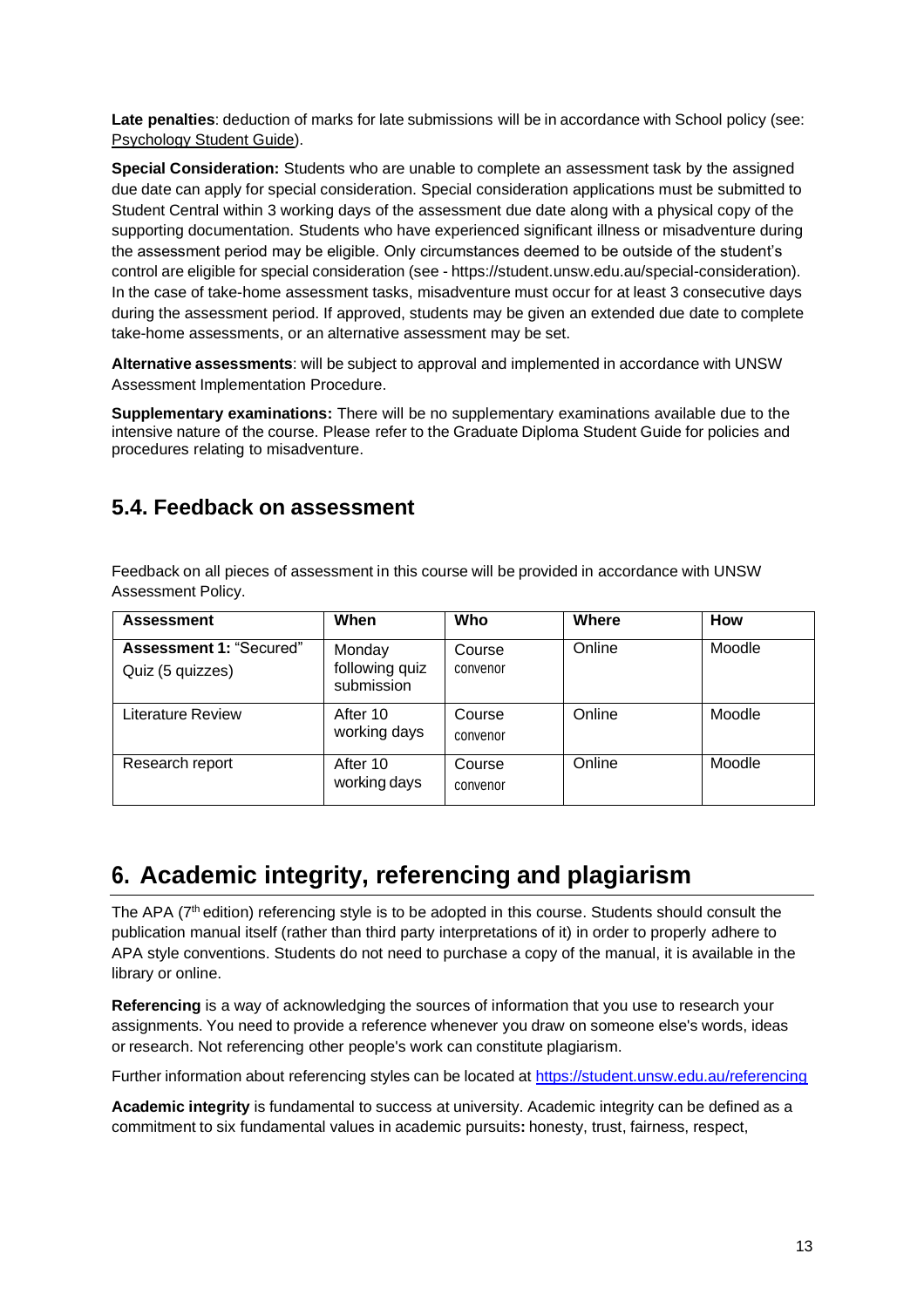responsibility and courag[e.](#page-13-0) *<sup>1</sup>*[A](#page-13-0)t UNSW, this means that your work must be your own, and others' ideas should be appropriately acknowledged. If you don't follow these rules, plagiarism may be detected in your work.

Further information about academic integrity and **plagiarism** can be located at:

- The *Current Students* site <https://student.unsw.edu.au/plagiarism>*,* and
- The *ELISE* training site <http://subjectguides.library.unsw.edu.au/elise/presenting>

The *Conduct and Integrity Unit* provides further resources to assist you to understand your conduct obligations as a student: [https://student.unsw.edu.au/conduct.](https://student.unsw.edu.au/conduct)

## **7. Readings and resources**

| <b>Textbook</b>                   | Cog psych: connecting mind, research and everyday exp       |
|-----------------------------------|-------------------------------------------------------------|
|                                   | E-book available on Moodle.                                 |
|                                   |                                                             |
| <b>Course information</b>         | Available on Moodle                                         |
| <b>Required readings</b>          | <b>School of Psychology Student Guide.</b>                  |
| <b>Recommended internet sites</b> | <b>UNSW Library</b>                                         |
|                                   | <b>UNSW Learning centre</b>                                 |
|                                   | <b>ELISE</b>                                                |
|                                   | <b>Turnitin</b>                                             |
|                                   | <b>Student Code of Conduct</b>                              |
|                                   | Policy concerning academic honesty                          |
|                                   | <b>Email policy</b>                                         |
|                                   | <b>UNSW Anti-racism policy statement</b>                    |
|                                   | <b>UNSW Equity and Diversity policy statement</b>           |
|                                   | <b>UNSW Equal opportunity in education policy statement</b> |

## **8. Administrative matters**

The School of [Psychology](http://psy.unsw.edu.au/sites/all/files/page_file_attachment/2018%20S1%20Psychology%20Student%20Guide_20180130.pdf) Student Guide contains School policies and procedures relevant for all students enrolled in undergraduate or Masters psychology courses, such as:

- Attendance requirements
- Assignment submissions and returns
- Assessments
- Special consideration
- Student code of conduct

<span id="page-13-0"></span><sup>&</sup>lt;sup>1</sup> International Center for Academic Integrity, 'The Fundamental Values of Academic Integrity', T. Fishman (ed), Clemson University, 2013.